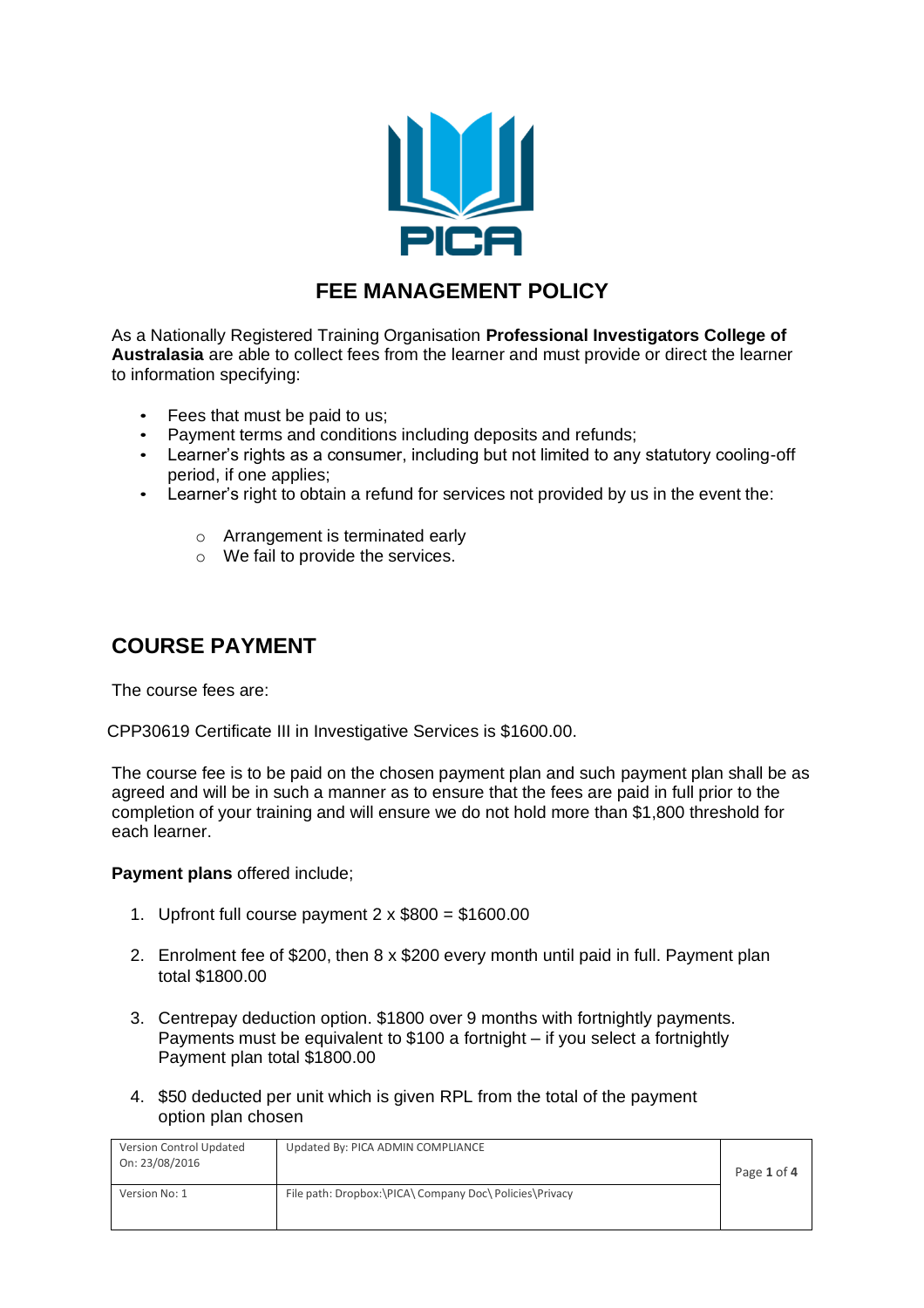The course fees are:

PSP40416 Certificate III in Government Investigations is \$1950.00.

The course fee is to be paid on the chosen payment plan and such payment plan shall be as agreed and will be in such a manner as to ensure that the fees are paid in full prior to the completion of your training and will ensure we do not hold more than 2,380 threshold for each learner.

#### **Payment plans** offered include;

- 1. Upfront full course payment  $2 \times $975 = $1950.00$
- 2. Enrolment fee of \$340, then 6 x \$340 every month until paid in full. Payment plan total \$2380.00
- 3. Centrepay deduction option. \$2380 over 12 months with fortnightly payments. Payments must be equivalent to \$100 a fortnight – if you select a fortnightly Payment plan total \$2380.00
- 4. \$50 deducted per unit which is given RPL from the total of the payment option plan chosen

Credit Transfer of approved subjects no cost - Gap Training \$150.00 per subject.

All fees will be noted on websites. Fees can be paid in the following methods:

- 1. Bank deposit
- 2. Credit card
- 3. EFTPOS

#### **MERCHANT SECURITY POLICY**

When purchasing from **Professional Investigators College of Australasia**, card details are transmitted through a secure server using eCommerce. Card data is not hosted by the Professional Investigators College of Australasia after processing.

### **COOLING-OFF PERIOD**

The decision to enrol in any training has to be the right decision for your career aspirations and hopes for the future. To assist you in making the right decision, we allow a two day (48 hours) cooling off period immediately after enrolment in the course.

This period of time allows you to firm up your decision to enrol. However, if you start (access) the course during this period your cooling off period is null and void.

You are able to waive this cooling-off period on enrolment by checking the waive of coolingoff period box during the enrolment process.

A full refund will be provided by the Professional Investigators College of Australasia if you choose to not continue after enrolment within the 48 hour period and no access has been made to the course.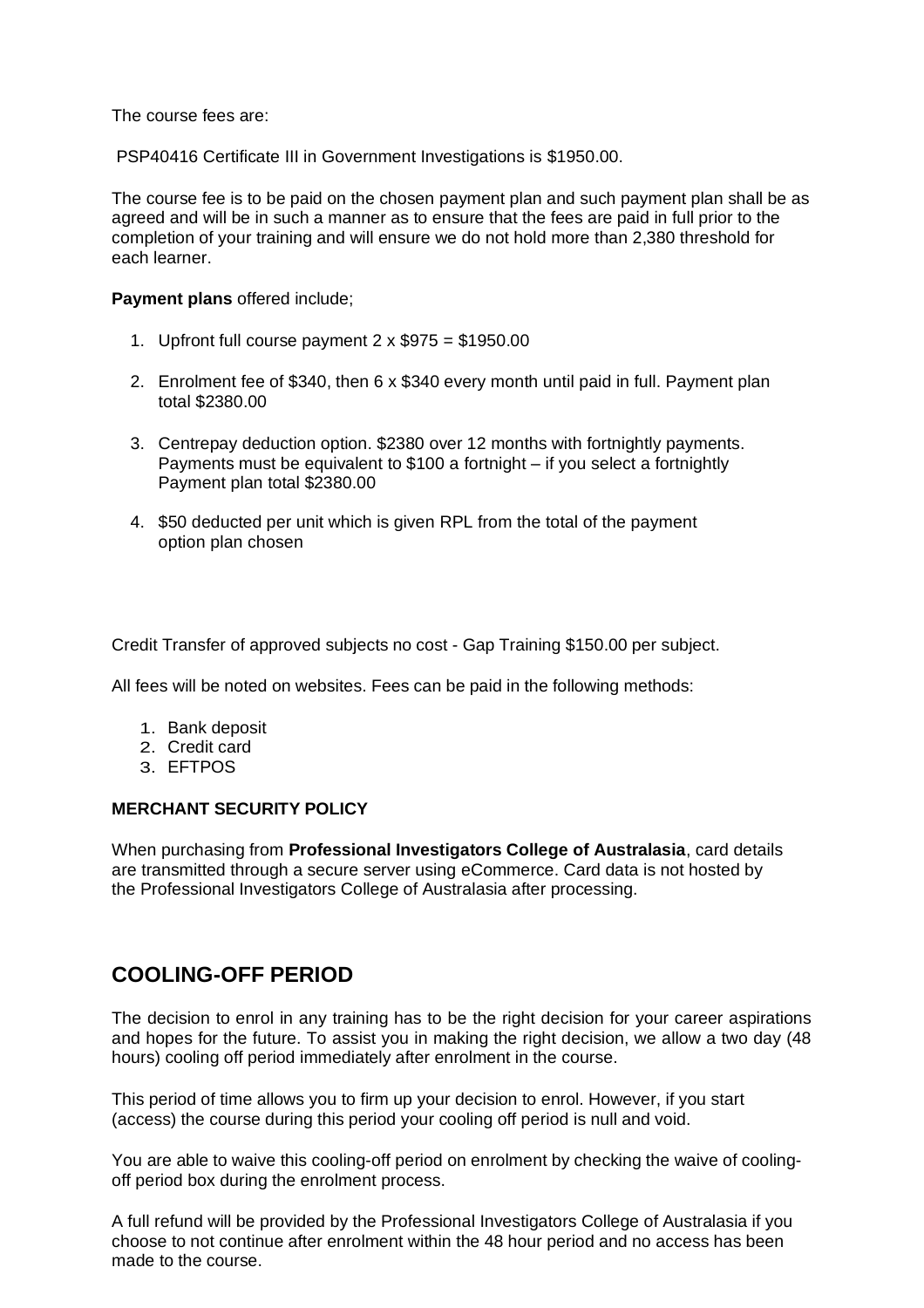# **CANCELLATION**

Cancellations made by you must be made in writing by you to the;

CEO of Professional Investigators College of Australasia

1 Allen Street, Moffat Beach QLD 4551

and is deemed to take effect on receipt of your written notification and our refund policy applies. **See below REFUNDS.**

## **FEE PROTECTION**

Where Professional Investigators College of Australasia are unable to provide services for which you have prepaid, you will: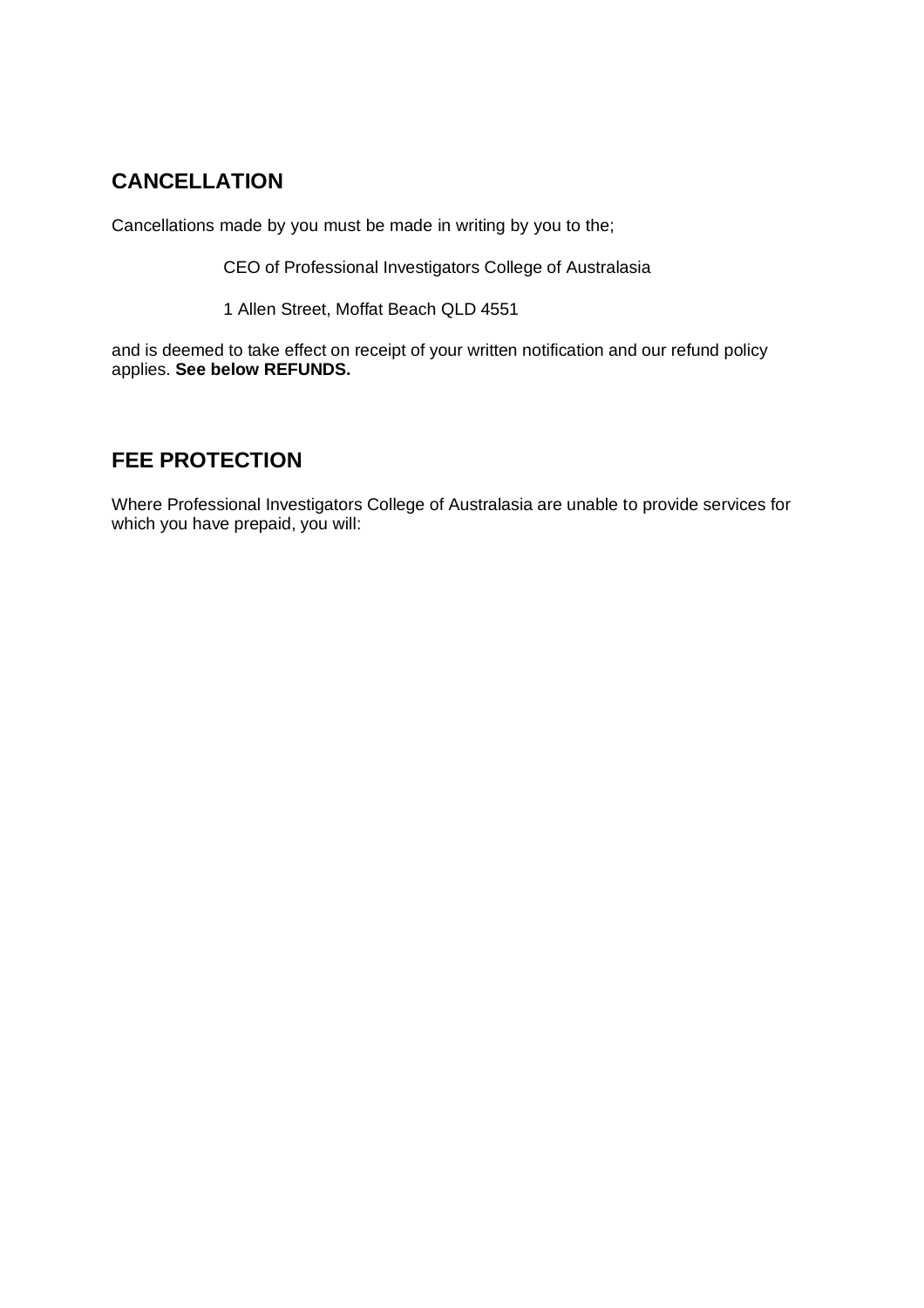- 1. Be placed into an equivalent course such that the new location is suitable to you; and
- 2. You receive the full services for which you have prepaid at no additional cost; or
- 3. Be paid a refund of any prepaid fees for services yet to be delivered above the prepaid fee amount.

# **LATE FEE PAYMENT**

It is the student's responsibility to pay fees on time according to the payment plan agreed upon at the time of course enrolment and any late fee payments will incur a late fee payment asper agreement.

Should a student require an extension for their fee payments, they have to apply in writing to the CEO, at least two weeks prior to the fee being due.

**Note:** Should the payment not be made at the agreed date, the overdue account will be sent to a debt collection agency without any further notice. Matters which have been referred to the collection agency will not be handled by the college and will be treated separately from any further accounts.

Any costs incurred in the collection of fees are the responsibility of the student/parent/guardian. The Professional Investigators College of Australasia will not pay these fees.

A learner with outstanding fees shall be suspended from undertaking any training and assessment services until such times as the outstanding arrears have been brought up to date.

# **REFUNDS**

All applications for a refund of monies paid to the Professional Investigators College of Australasia are to be made to the CEO.

The refund application is to be accompanied by any evidence you wish to present to support your application.

### **Partial refunds are provided for:**

1. A course is commenced but due to unforeseen circumstances, we are unable to complete the course. (The refund amount is for any unused portion of the prepaid amount)

2. In circumstances of illness that prevent you from continuing to study, you may be entitled to a partial refund under the following circumstances;

- Satisfactory evidence for withdrawal (e.g. medical certificate) must be provided
- A non-refundable administration fee of **\$300** will be deducted from any eligible refund
- Any refund will be at the discretion of the **Professional Investigators College ofAustralasia**

There is **no** refund of fees for:

- 1. you simply changed your mind;
- 2. you in any way contributed to the problem;